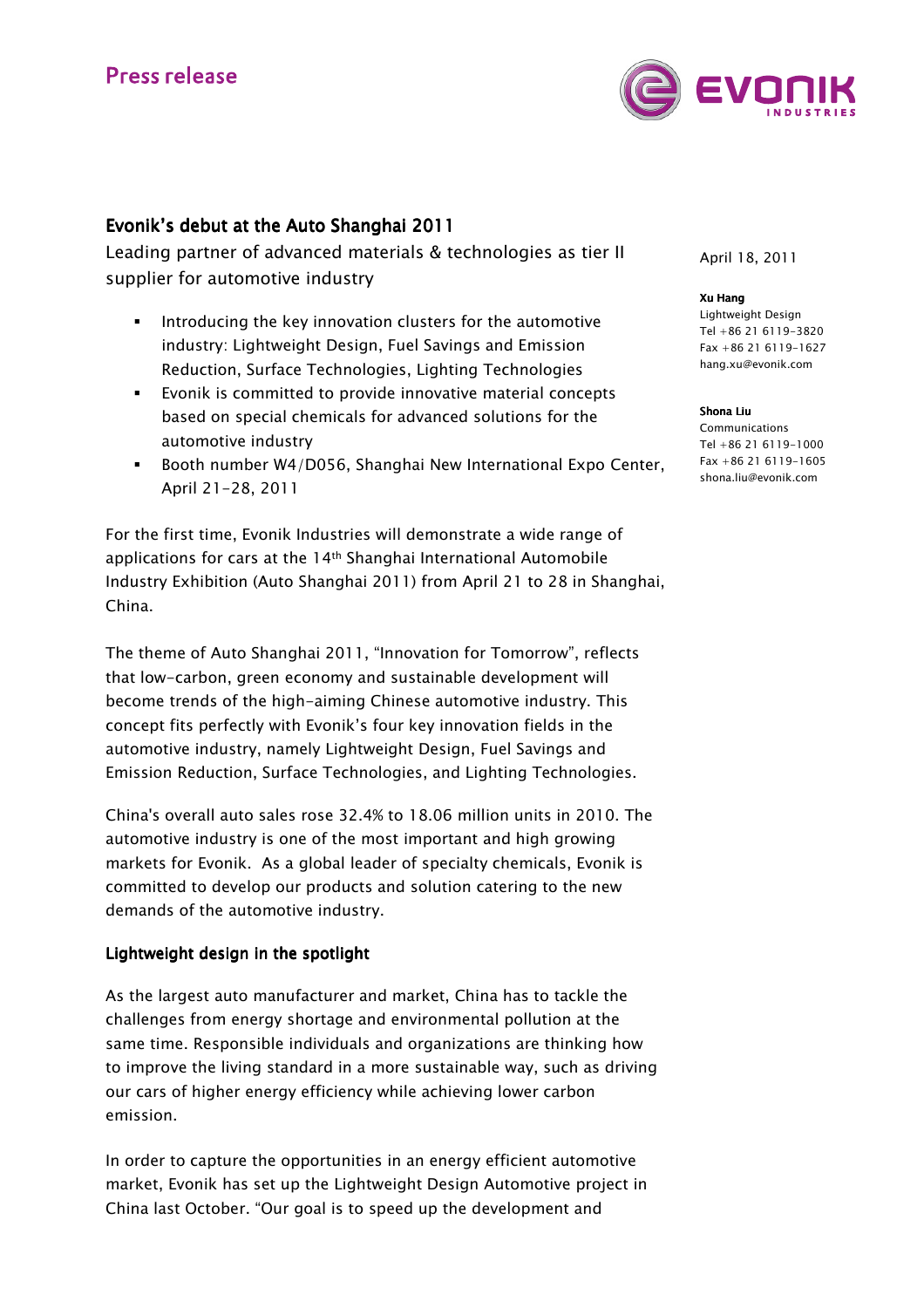# **Press release**



application of Evonik's innovative lightweight materials for the Chinese Automotive Industry," said Xu Hang, Project Head of Lightweight Design.

Evonik's products have been successfully used in the lightweight design of vehicles, such as ROHACELL® foam core for sandwich structure of hatch back, PLEXIGLAS® for automotive glazing, VESTAMELT® adhesion promoter for structural hybrid parts, etc. ROHACELL® foam core covered with fiber reinforced materials can lower the weight of a car body significantly by 60 percent compared to steel parts. Diamines marketed under the trade name VESTAMIN® are indispensable components in high performance fiber reinforced epoxy parts imparting high strength, light weight sandwich as well as monolithic composite structures. PMMA glazing by Evonik offers a weight savings potential for car screens by 40-50 percent, but still has excellent performance in acoustics, UV resistance and weathering. Structural hybrid parts incorporating VESTAMELT® adhesion promoter can reduce material consumption by about 25 percent but as strong as before or even higher in bond forces between steel and polymer.

# Innovative and eco-friendly technologies

Global warming, growing oil prices and restricted crude oil resources claim new technologies which reduce the fuel consumption of vehicles. And Evonik provides intelligent answers for tires, tubing systems and power train.

For example, the use of silane additive Si 363® allows the tire's rolling resistance to be reduced by about 10 percent compared with conventional tires, which leads to fuel savings of 3 to 8 percent. The product has already been applied in Aspire Low Rolling Resistance tire. Fuel lines made of Evonik's special plastics are, by virtue of their durable properties, thinner and lighter and thus more easily formable than common systems of metal or elastomers. They are also able to lower weight considerably. Under the VISCOPLEX® trademark, Evonik RohMax develops high-performance components added to lubricants to make them more efficient and reliable, as well as to prolong the service life of engines and gears (transmission systems).

In addition, Evonik will also display a "Heat BuildUp" box with illumination, which demonstrates the concept of PLEXIGLAS® Heatstop® a specialty molding compound. It is particularly suitable for dark-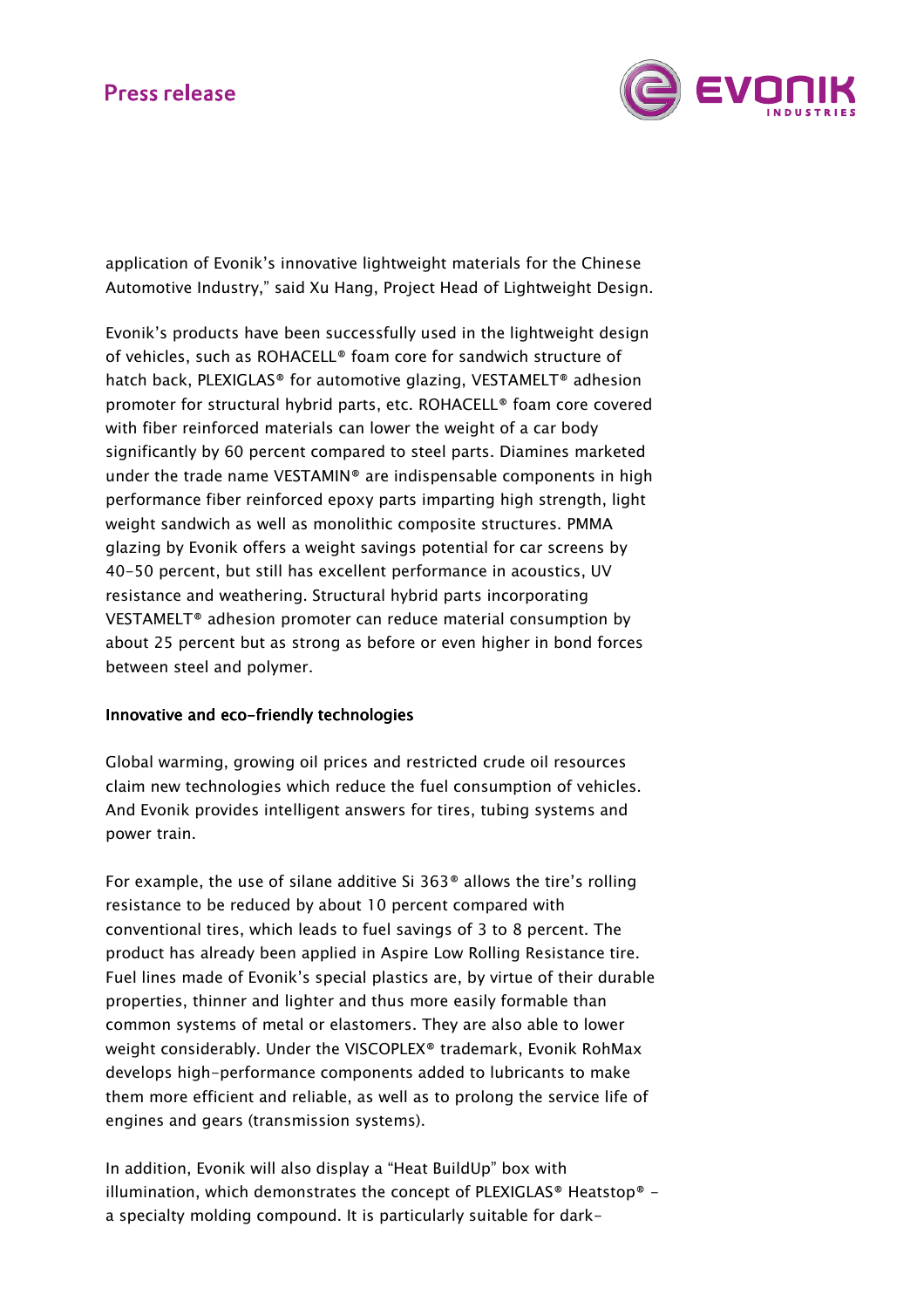# **Press release**



coloured exterior applications; its special formulation enables it to reflect solar heat radiation. Car roofs made from PLEXIGLAS® Heatstop® "with cool touch effect" show up to 22 percent less heat build-up than components made from conventional materials. They therefore reduce the temperature inside the vehicle by an average of 5 °C, related to the solar radiation on a regular summer's day in Central Europe. Light-stable polyurethanes based on VESTANAT di- and polyisocyanates find applications in premium quality automotive interior trim like e.g. skins for I-panels, domings for decorative parts and leather coatings as well as soft-feel-coatings.

## Developing trends for cars of tomorrow

Vehicles of today offer a unique combination of advanced technologies and aesthetic, functionality and environmental awareness. That's where high grade coatings are applied - specifically developed for the automotive industry. Moreover, a good illumination is an enormous factor to enhance safety. Improved vision for the driver and improved visibility of the vehicle are both important aspects of safety. Therefore, surface and lighting technologies will be the next further development fields for Evonik in the automotive industry.

Evonik provides plastics for both the interior and exterior parts of automobile, while they do not only feature excellent UV resistance and weatherability, but also lower fuel consumption and thus  $CO<sub>2</sub>$  emissions. PLEXIMID® TT70 gives headlamp lens and light guide manufacturers a material that can cope with the high heat loads and permits dynamic styling at the same time. PLEXIMID®, a grade of polymethylmethacrylimide (PMMI), is a further development of PLEXIGLAS® PMMA product and shows similarly high transparency and resistance to weathering and UV light as the other popular PMMA products from Evonik.

# High speed for innovations: the Automotive Industry Team of Evonik

The Automotive Industry Team (AIT) of Evonik was founded in 2004 as a cut surface to the Original Equipment Manufacturers. This team bundles the competencies of four business units from Evonik as development partner for new technologies. The China AIT is established in 2006, with aims to provide localized and customized solutions for local OEMs, catering to the market trends and needs of Chinese automotive industry.